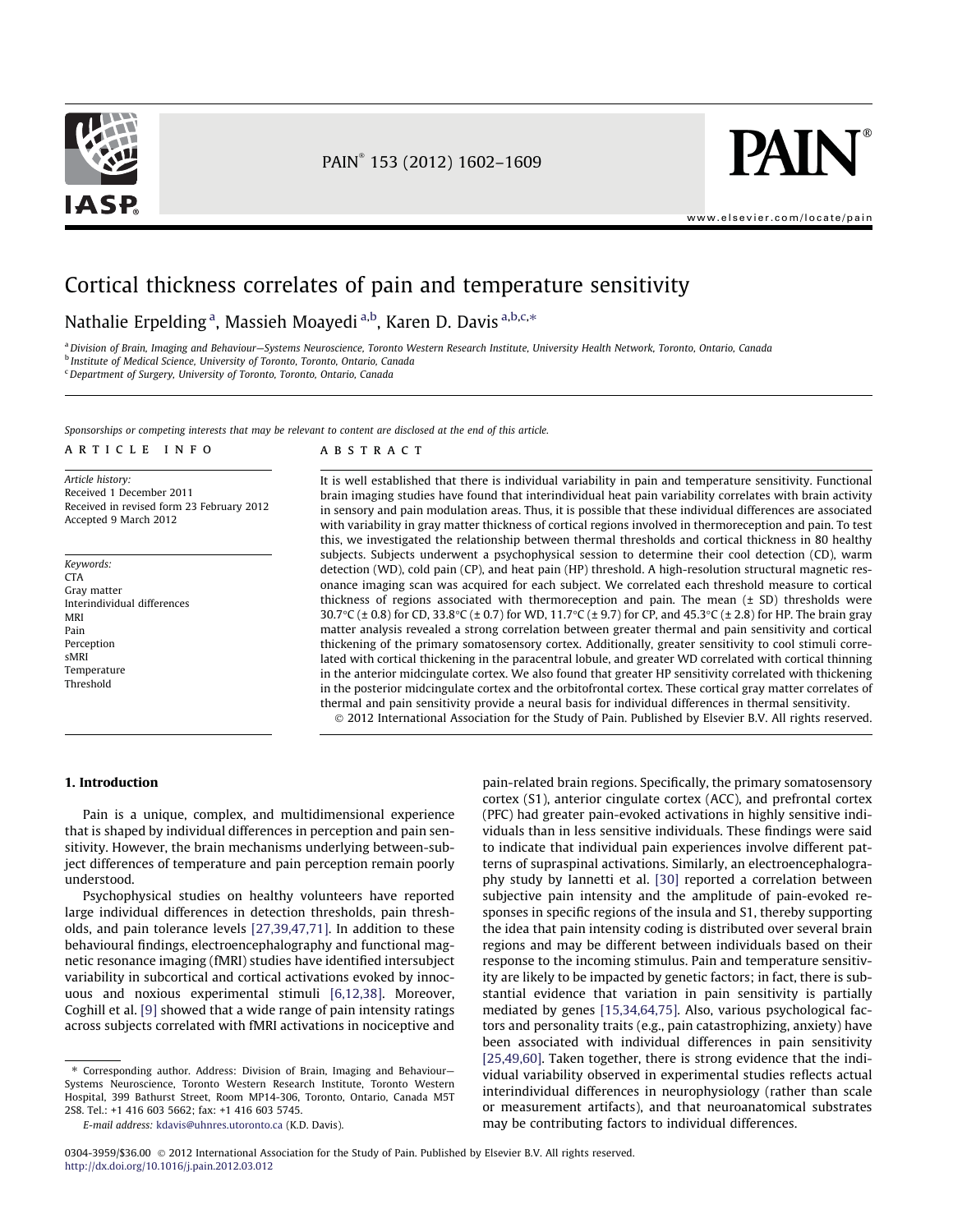Acute experimental pain activates a number of brain areas associated with the representation and modulation of pain. The most commonly activated areas evoked by acute painful stimuli are S1, secondary somatosensory cortex (S2), insular cortex (IC), ACC, midcingulate cortex (MCC), PFC, basal ganglia, and thalamus (for review, see Apkarian et al. [1]). To date, however, there have been no studies that have investigated structural gray matter correlates and their relation to an individual's experience of thermoreception and pain perception. Therefore, the aim of the present study was to investigate the relationship between thermal thresholds and structural brain morphology. We hypothesized that interindividual differences in these behavioural measures would correlate with gray matter thickness in key cortical regions that are responsible for the processing and modulation of sensory stimuli.

# 2. Materials and methods

#### 2.1. Subjects

Eighty healthy right-handed subjects (40 female, 40 male; age range = 19 to 36 years, mean age  $\pm$  SD = 24.5  $\pm$  4.9 years) were recruited for the study and provided informed written consent to experimental protocols approved by the University Health Network Research Ethics Board. Each subject underwent 2 experimental sessions: one to evaluate thermal detection and pain thresholds, and another to acquire a high-resolution anatomical MRI scan.

#### 2.2. Psychophysical session

Cool detection (CD), warm detection (WD), cold pain (CP), and heat pain (HP) thresholds were determined with a  $30 \times 30$ -mm Peltier thermode (TSA-II NeuroSensory Analyzer, Medoc Ltd., Ramat Yishai, Israel) that delivered stimuli to the left volar forearm. Thresholds were determined based on method of limits protocols that were computer-controlled with Medoc software and a linked response button. For each modality, the baseline temperature was 32°C. The ramp rates for CD and WD were 1°C/s, and for HP and CP were 1.5 $\degree$ C/s (ascending) and 10 $\degree$ C/s (descending). Three consecutive stimulus trials were used for each detection threshold measurement, and 5 consecutive trials for the pain thresholds. The interstimulus intervals were set at 6 seconds for CD and WD, and 10 seconds for CP and HP. The order of measurement was CD, WD, CP, HP. Subjects were given standardized instructions that are commonly used in psychophysical studies of thermal detection and pain thresholds. To determine CD thresholds, subjects were instructed to press the response button as soon as they felt a cool sensation. For WD thresholds, subjects were instructed to press the response button as soon as they felt a warm sensation. For CP thresholds, subjects were instructed to press the response button the moment they felt that the temperature changed from nonpainful cool to a painful cold sensation. Finally, HP thresholds were determined by instructing subjects to press the response button as soon as they felt a change from an innocuous warm to a painful hot sensation.

For each subject, CD and WD thresholds were determined by averaging the last 2 of the 3 repetitions. The CP and HP thresholds were based on the average of the 3 last measures of the 5 repetitions. To investigate possible sex effects for detection and pain thresholds, we ran separate independent  $t$  tests for each modality between male and female subjects.

# 2.3. MRI session

Subjects underwent MRI on a 3-T MRI system (GE Medical Systems, Milwaukee, WI, USA) fitted with an 8-channel phased-array

head coil. A high-resolution anatomical whole-brain scan (180 axial slices; 256  $\times$  256 matrix; 25.6-cm field of view; 1  $\times$  1  $\times$  1-mm voxels) was acquired using a T1-weighted inversion recovery prepped, 3-dimensional fast spoiled gradient echo (IR-FSGPR) sequence (flip angle =  $15^{\circ}$ , TE = 3 ms, TR = 7.8 ms, TI =  $450$  ms). Subjects were instructed to remain still during the MRI acquisition to obtain good image quality.

To assess correlations between gray matter and thermal thresholds, we performed cortical thickness analysis (CTA) based on surface reconstructions using FreeSurfer (http://surfer.nmr.mgh.har vard.edu/). The details of these methods have been described elsewhere [10,21,22] and previously used by our group [3,4,43,67]. Briefly, preprocessing steps included intensity normalization, skull stripping, Talairach transformation, hemispheric separation, and tissue segmentation. The white matter/gray matter border (i.e., white surface) and gray matter/cerebrospinal fluid border (i.e., pial surface) were identified and transformed into surfaces. Then, the distance between the 2 surfaces was calculated for every point, for each hemisphere separately. Next, each subject's cortex was anatomically parcellated and each sulcus and gyrus was labeled and aligned to the FreeSurfer's average surface map according to cortical folding patterns and smoothed using a 5-mm full-width half-maximum Gaussian spatial smoothing kernel.

In the CTA, vertex-wise linear correlations were conducted with statistical significance set at  $P < .05$ , corrected for multiple comparisons based on Monte Carlo permutations with 5000 iterations using AlphaSim (http://afni.nimh.nih.gov/afni/doc/manual/Alpha-Sim) as previously used by our group [3,4,43,67]. Analysis was restricted to a mask (Fig. 1) that contained S1, S2, paracentral lobule (PCL), ACC, MCC, IC, and PFC. This mask was created using FreeSurfer's parcellation atlas (aparc.a2009s) [14]. The location of the resulting clusters and their respective Brodmann area (BA) was verified based on the Talairach and Tournoux [66] atlas. Age was entered as covariate of no interest. Because the independent t tests did not reveal any sex effects (see psychophysical results section for details), we did not include sex in the analysis, as we did not expect to find any morphological brain differences based on temperature and pain sensitivity between male and female subjects.

In FreeSurfer, the cortical mantle is inflated and represented as a 2-dimensional surface that contains triangles that map each point of the cortical surface [10,22]. The points at which the sides of these triangles meet or intersect are called vertices. The standard brain in FreeSurfer has a total surface of 163,842 vertices corresponding to a total surface area of 822,000 mm<sup>2</sup>. The surface reconstruction is comprised of a number of sheets (number of sheets =  $2 \times$  number of vertices of the standard brain). To derive the surface area of each cluster (in  $mm<sup>2</sup>$ ), we divided the total surface of the standard brain by the number of sheets. Each sheet had a surface area of 0.502  $\text{mm}^2$ . Accordingly, to obtain the surface area  $(in \, mm^2)$  of our results, the number of vertices in each cluster was multiplied by 0.502.

## 3. Results

#### 3.1. Psychophysics

The overall group temperature range and mean (± SD) thresholds for the thermal (CD, WD) and pain (CP, HP) detection are summarized in Table 1. The thresholds for all thermal and pain modalities showed individual variability across the 80 subjects tested, which in turn facilitated our gray matter correlation analysis (see later). The innocuous thermal detection thresholds varied less than the pain thresholds, spanning approximately  $3^{\circ}$ C to  $5^{\circ}$ C between subjects (Figs. 2 and 3); the mean CD threshold was 30.7 $\degree$ C ± 0.8 $\degree$ C, and the mean WD threshold was 33.8 $\degree$ C ± 0.7 $\degree$ C.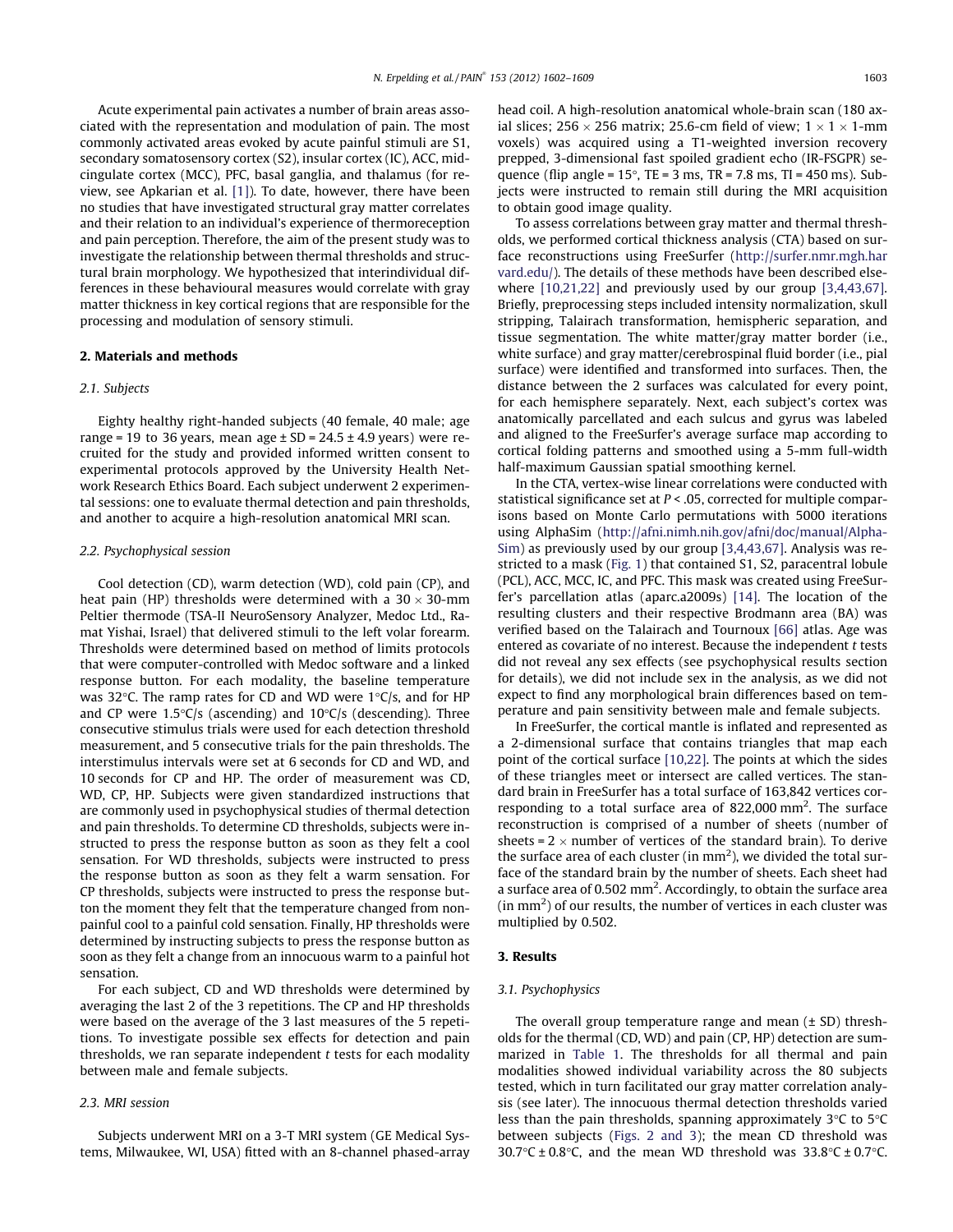

Fig. 1. Mask used to perform cortical thickness analysis (CTA). The mask included primary and secondary somatosensory cortices (S1 and S2), paracentral lobule (PCL), anterior and midcingulate cortices (ACC and MCC), insula, and prefrontal cortex (PFC).

Table 1 Thermal detection and pain thresholds.

| Thermal actection and pain tinebholab. |                        |                              |  |  |  |  |  |  |
|----------------------------------------|------------------------|------------------------------|--|--|--|--|--|--|
| Modality                               | Threshold range $(°C)$ | Mean threshold $(°C) \pm SD$ |  |  |  |  |  |  |
| Cool detection                         | $27.1 - 31.8$          | $30.7 \pm 0.8$               |  |  |  |  |  |  |
| Warm detection                         | $31.8 - 35.7$          | $33.8 \pm 0.7$               |  |  |  |  |  |  |
| Cold pain                              | $0.0 - 28.0$           | $11.7 \pm 9.7$               |  |  |  |  |  |  |
| Heat pain                              | $38.6 - 50.0$          | $45.3 \pm 2.8$               |  |  |  |  |  |  |

The individual pain thresholds, however, spanned a much broader range of temperatures, varying by 11°C for HP and 28°C for CP (Figs. 4 and 5). Individual CP thresholds ranged from 28.0 $\degree$ C to

0 $\rm{°C}$  with a mean pain threshold of 11.7 $\rm{°C}$  ± 9.7 $\rm{°C}$ , and individual HP thresholds ranged from 38.6°C to 50.0°C with a mean pain threshold of  $45.3^{\circ}$ C ± 2.8 $^{\circ}$ C.

A subgroup analysis by sex was also performed to determine whether there were any sex differences in thermal thresholds. The mean thresholds in the group of 40 male subjects were: 30.6°C ± 0.9°C (CD), 33.9°C ± 0.7°C (WD), 10.8°C ± 9.7°C (CP), and 46.0°C ± 2.9°C (HP). The mean thresholds in the group of 40 female subjects were:  $30.7^{\circ}$ C  $\pm$  0.7 $^{\circ}$ C for CD,  $33.7^{\circ}$ C  $\pm$  0.8 $^{\circ}$ C for WD, 11.9 $\degree$ C ± 9.7 $\degree$ C for CP, and 45.4 $\degree$ C ± 2.6 $\degree$ C for HP. Independent t tests between male and female subjects revealed no significant sex differences for any of the tested modalities (all  $P > .05$ ).



Fig. 2. Correlation between cortical gray matter thickness and cool detection threshold (shown in pink). (A) Greater cool detection sensitivity significantly correlates with thickening in cortical gray matter in S1 ( $r = 0.34$ ,  $P < 0.01$ ). (B) Greater cool detection sensitivity significantly correlates with a thickening in cortical gray matter in PCL ( $r = 0.35$ ,  $P < .01$ ). PCL = paracentral lobule; S1 = primary somatosensory cortex.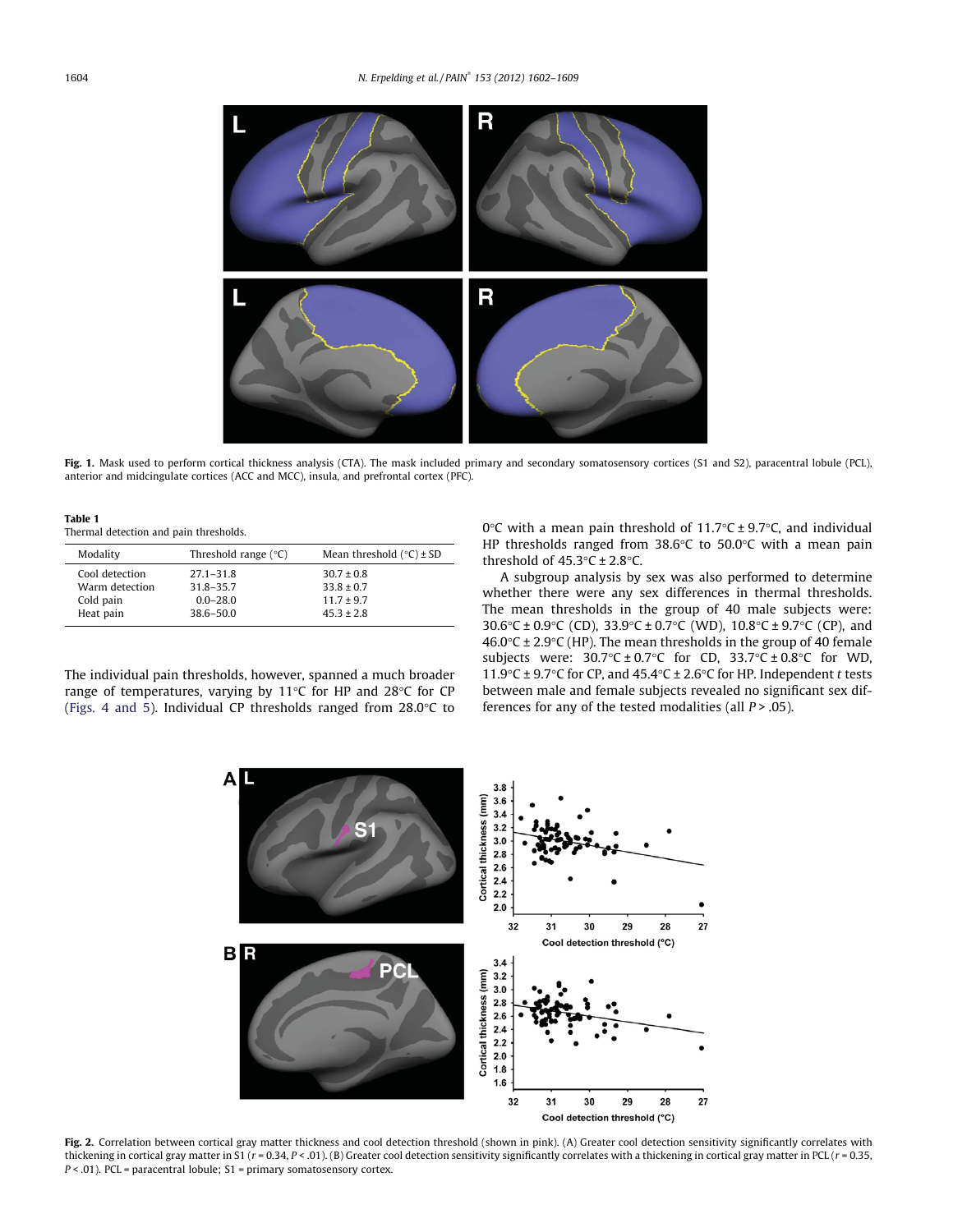

Fig. 3. Correlation between cortical gray matter thickness and warm detection threshold. (A) Greater warm detection sensitivity significantly correlates with thickening in cortical gray matter in left S1 ( $r = -0.46$ ,  $P < 0.01$ ). (B) Greater warm detection sensitivity significantly correlates with thickening in cortical gray matter in right S1 ( $r = -0.36$ , P < .01). (C) Greater warm detection sensitivity significantly correlates with thinning in cortical gray matter in right aMCC (r = .43, P < .01). Clusters with negative correlations are shown in pink, and clusters with positive correlations are shown in green. aMCC = anterior midcingulate cortex; S1 = primary somatosensory cortex.



Fig. 4. Correlation of cortical gray matter thickness and cold pain threshold (shown in pink). Greater cold pain sensitivity significantly correlates with thickening in cortical gray matter in right S1 ( $r = 0.38$ ,  $P < 0.01$ ). S1 = primary somatosensory cortex.

# 3.2. Cortical thickness

The cortical thickness of S1 was prominently correlated with thermal thresholds (Table 2, Figs. 2 through 5). The location of cortical thickness within S1 that correlated with HP thresholds and with CP thresholds was nearly identical in surface area and ventrolateral location. A similar-sized region in the ventrolateral S1 correlated with CD and WD (Table 2, Figs. 2 through 5). In addition, the cortical thickness within several other cortical areas was significantly correlated with thermal detection and pain thresholds in individual subjects as described later.

The CTA revealed a significant correlation between innocuous CD threshold and cortical thickness in the left S1 (BA1;  $r = 0.34$ ,  $P < .01$ ; Fig. 2A) and the right PCL (BA5;  $r = 0.35$ ,  $P < .01$ ; Fig. 2B). That is, the S1 and PCL were thicker in those subjects who could detect a cool sensation at only mildly cool temperatures. The S1 finding comprised a region of  $178 \text{ mm}^2$  predominantly located ventrolaterally in BA1. The PCL finding spanned a region of  $221$  mm<sup>2</sup> (see Table 2 for coordinates).

Individual WD thresholds were negatively correlated with cortical thickness in BA1 of the S1, and included 2 S1 regions: one encompassing a 376 mm<sup>2</sup> area of the left S1 ( $r = -0.46$ ,  $P < .01$ ),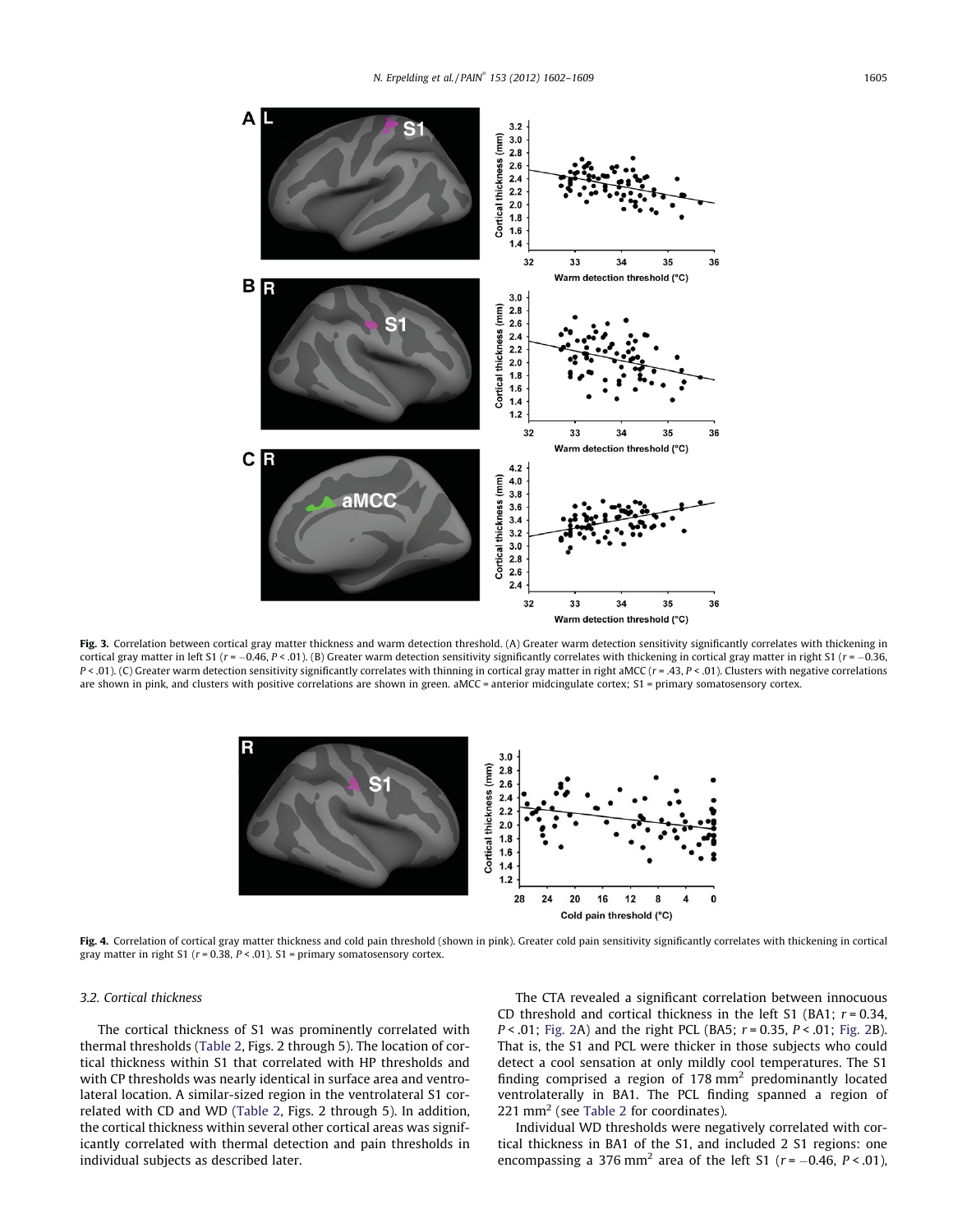

Fig. 5. Correlation of cortical gray matter thickness and heat pain threshold (shown in pink). (A) Greater heat pain sensitivity significantly correlates with thickening in left S1  $(r = -0.35, P < .01)$ . (B) Greater heat pain sensitivity significantly correlates with thickening in left pMCC ( $r = -0.42, P < .01$ ). (C) Greater heat pain sensitivity significantly correlates with thickening in right OFC ( $r = -0.41$ ,  $P < 0.01$ ). OFC = orbitofrontal cortex; pMCC = posterior midcingulate cortex; S1 = primary somatosensory cortex.

Table 2

Cortical regions significantly correlated with thermal detection and pain thresholds.

| Region                   | BA    |       | Talairach coordinates |       | Area $(mm2)$ | T score |         |
|--------------------------|-------|-------|-----------------------|-------|--------------|---------|---------|
|                          |       | x     | y                     | z     |              |         |         |
| Cool detection threshold |       |       |                       |       |              |         |         |
| L <sub>S1</sub>          |       | $-59$ | $-10$                 | 30    | 178          | 2.26    | 0.34    |
| R PCL                    |       | 11    | $-26$                 | 47    | 221          | 3.28    | 0.35    |
| Warm detection threshold |       |       |                       |       |              |         |         |
| L <sub>S1</sub>          |       | $-31$ | $-30$                 | 61    | 376          | $-3.89$ | $-0.46$ |
| <b>RS1</b>               |       | 52    | $-12$                 | 37    | 220          | $-3.04$ | $-0.36$ |
| R aMCC                   | 24/31 | 8     | 13                    | 31    | 225          | 4.31    | 0.43    |
| Cold pain threshold      |       |       |                       |       |              |         |         |
| <b>RS1</b>               |       | 52    | $-13$                 | 41    | 248          | 4.20    | 0.38    |
| Heat pain threshold      |       |       |                       |       |              |         |         |
| L <sub>S1</sub>          |       | $-50$ | $-21$                 | 45    | 233          | $-2.41$ | $-0.35$ |
| L pMCC                   | 32    | $-13$ | $-4$                  | 41    | 201          | $-2.94$ | $-0.42$ |
| R OFC                    | 11    | 19    | 28                    | $-14$ | 174          | $-4.33$ | $-0.41$ |

Peak vertex Talairach coordinates are reported. All results are significant at P < .05, corrected for multiple comparisons.

aMCC = anterior midcingulate cortex; BA = Brodmann area; L = left; OFC = orbitofrontal cortex; pMCC = posterior midcingulate cortex; PCL = paracentral lobule; R = right; S1 = primary somatosensory cortex.

and another  $220 \text{ mm}^2$  area more ventrolateral in the right S1  $(r = -0.36, P < .01)$ . That is, bilateral S1 was thicker in those subjects who could detect a warm sensation at only mildly warm temperatures. WD threshold was also positively correlated with cortical thickness in the anterior MCC (aMCC) (BA 24/31;  $r = 0.43$ ,  $P < .01$ ). Consequently, aMCC was thinner in those subjects who had a lower threshold for detecting innocuous warm stimuli. The

regions of cortical thickness correlations with WD and individual WD threshold findings are shown in Fig. 3, and the coordinates of the cortical regions are provided in Table 2.

The result of the group correlation analysis between CP thresholds and cortical thickness as well as the individual subject data are shown in Fig. 4 and Table 2. The analysis indicated that cortical thickness within a 248 mm<sup>2</sup> region of BA1 in the right ventrolateral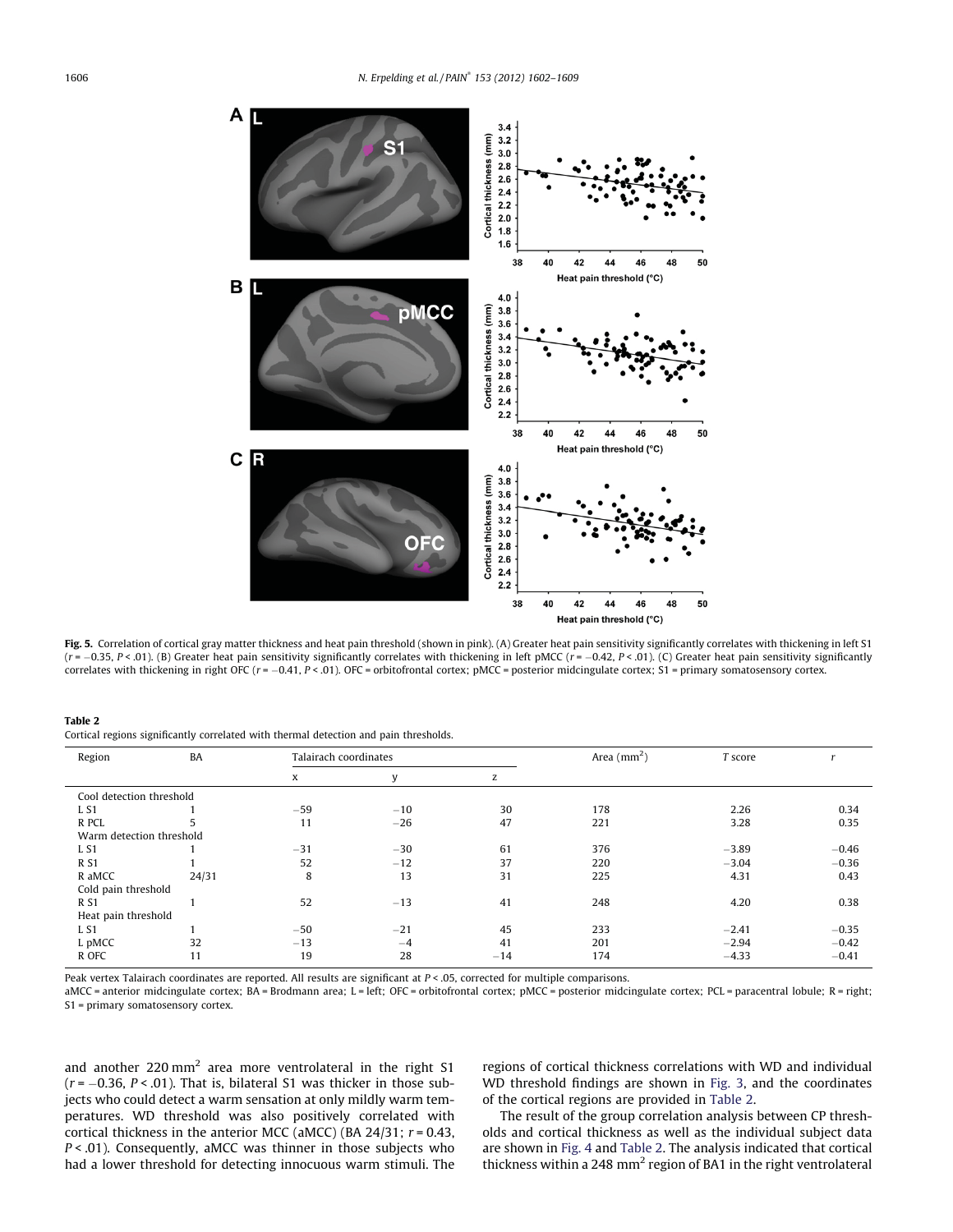S1 was significantly correlated with CP thresholds in individual subjects ( $r = 0.38$ ,  $P < .01$ ).

The group correlation analysis between HP thresholds and cortical thickness showed 3 significant negatively correlated cortical areas. One region had a surface area of 233 mm<sup>2</sup> and was located in the left S1 (BA1;  $r = -0.35$ ,  $P < .01$ ; Fig. 5A), another region was  $201$  mm<sup>2</sup> and located in the left posterior MCC (pMCC) (BA32;  $r = -0.42$ ,  $P < .01$ ; Fig. 5B), and a third region was 174 mm<sup>2</sup> and located within the right orbitofrontal cortex (OFC) (BA11;  $r = -0.41$ , P < .01; Fig. 5C). These findings indicate that subjects who had a lower HP threshold (i.e., higher sensitivity) had greater cortical thickness in S1, pMCC, and OFC.

#### 4. Discussion

This study is the first to identify gray matter correlates of thermoreception and pain sensitivity. Our findings reveal a relationship between pain and temperature sensitivity and cortical thickness in brain areas implicated in several types of temperature and pain-related functions. Specifically, the regions identified have longstanding associations with (1) sensory perception of innocuous and noxious thermal stimuli (S1, pMCC), (2) sensorimotor integration (pMCC, PCL), (3) pain anticipation and pain modulation (MCC, OFC), and (4) negative affect, cognitive control, and salience detection (aMCC, OFC).

Our structural findings reveal a predominantly positive correlation between cortical thickness and temperature and pain sensitivity. Specifically, we found that highly sensitive individuals had thicker cortical gray matter in brain regions that are implicated in sensory and pain processing, pain modulation, and affective and cognitive control. From a functional perspective, thicker cortical gray matter may be related to the detection, processing, and modulation of innocuous and noxious stimuli. To date, the substrate of gray matter variability in the brain remains unknown. Gray matter variability could be due to differences in cell volume, synaptic densities, and blood flow or interstitial fluid [23,42]. Structural gray matter changes have also been associated with changes in pain sensitivity. Specifically, a recent longitudinal study provided evidence for brain plasticity (i.e., gray matter increases in nociceptive brain regions) due to repetitive noxious stimulation, which also increased HP thresholds over time [68]. Additionally, chronic pain patients show altered structural changes related to pain characteristics in pain-related brain regions [3,13, 24,40,41,43,55,58,74]. Our results corroborate these previous findings by demonstrating correlations between brain morphology and pain and temperature sensitivity.

There was a strong correlation between cortical thickness in S1 and the perception of innocuous and noxious thermal stimuli. The sensory-discriminative processing features of S1 have been demonstrated by classic neurophysiological studies that established that neurons in S1 specifically respond to both innocuous and noxious stimulation [31–33] and that these neurons are responsible for coding the intensity, location, and temporal pattern of sensory stimuli [7,31,32]. Additionally, human imaging studies found that activation of S1 is graded with intensity of noxious stimulation. For example, Porro et al. [53] showed that temporal fMRI patterns correlated with individual pain intensity in S1 and other regions of the cortex. Similarly, S1 was found to be particularly sensitive to pain intensity changes in contrast to other brain regions [44]. S1 can be divided into 4 cytoarchitectonically distinct areas that are arranged rostrocaudally into areas 3a, 3b, 1, and 2. These distinct areas also seem to have functional differences: areas 3b and 1 receive cutaneous tactile input, whereas areas 3a and 2 respond to proprioceptive input. Thus, in accordance with these results, our findings confirm that S1, and specifically BA1, may be involved in the perception of innocuous and noxious thermal stimuli.

The size and the location of the correlated regions, in particular the ventrolateral S1, were very similar for all of our tested modalities. Classically, Penfield and Boldrey [50] demonstrated that S1 in humans contains a predominantly contralateral somatotopic representation of the body. Based on this somatotopic arrangement, our findings seem to be counterintuitive, as we hypothesized to find structural correlates in stimulated S1 regions (i.e., upper limb). One possible explanation for our findings is that they simply reflect general thermal/pain sensitivity, because individuals with a high or low sensitivity at one specific body site are likely to show greater or decreased sensitivity in other regions of the body. Another possibility is that the ventrolateral S1 finding is related to sensory representation of the face [11,45], which is thought to have special biological, emotional, and psychological importance [61]. Finally, previous brain imaging studies are in line with our findings. Some studies found that noxious stimulation induces predominantly functional activations and increases in cerebral blood flow (CBF) in contralateral pain-related cortical areas [1], whereas some studies also found reduced CBF in S1 [2], and particularly in regions that do not contribute to the stimulated body region. For example, reduced CBF has been observed in ipsilateral S1 [52] or in both contralateral and ipsilateral S1 to nonstimulated areas, that is, the leg and face representation of S1 in case of hand stimulation [19]. Because this CBF reduction was observed even without an actual noxious stimulation, this decreased synaptic activity is thought to reflect pain anticipation and/or increased attention toward the stimulus site [19]. In line with these findings, our correlative findings between cortical thickness and thermosensitivity are distributed over a network of bilateral brain regions. Additionally, the stimulation of the forearm in our subjects resulted in structural correlates in face and upper and lower limb somatotopic representations of S1, suggesting that S1 may play a role in pain anticipation and that S1 may be able to enhance the contrast between stimulated and nonstimulated regions, thereby facilitating sensory detection.

Our correlation analysis also revealed that greater sensitivity to warm stimulus detection was associated with a thinner cortex in the aMCC. Experimental studies have repeatedly shown that the aMCC is critically involved in many general functions, not specific to pain, including negative affect and cognitive control [62]. For instance, the MCC has been implicated in salience detection, given its response characteristics to innocuous [16,17,59] and noxious stimulation [18,29]. In addition, Peyron et al. [52] found that acute pain increased CBF in MCC in healthy volunteers. Although many human imaging studies found activation of the cingulate cortex during experimental pain [1], it seems that the cingulate cortex does not have nociceptive-specific regions [69]. For example, nociceptive neurons in the cingulate cortex have large receptive fields, some extending across the whole body surface [63,73]. In monkeys, neurons in the cingulate cortex were activated in anticipation and in response to aversive stimuli and nocifensive behaviour [35,36], providing evidence that the cingulate cortex is involved in the affective-motivational and behavioural dimensions of pain. Functionally, innocuous thermal stimuli have affective components such as feelings of pleasantness and unpleasantness, and these may be useful for survival. Accordingly, innocuous warm stimuli provide pleasant sensations [57], and thus a thinning in aMCC may be related to the detection of nonpainful stimuli, thereby providing a motivational basis for an individual to actively seek a pleasant stimulus.

Interestingly, we found that greater sensitivity to painful heat stimuli correlates with thicker cortex in the right OFC and in the left pMCC. The OFC is implicated in emotional evaluation, decisionmaking based on the valence of perceived stimuli [57], cognitive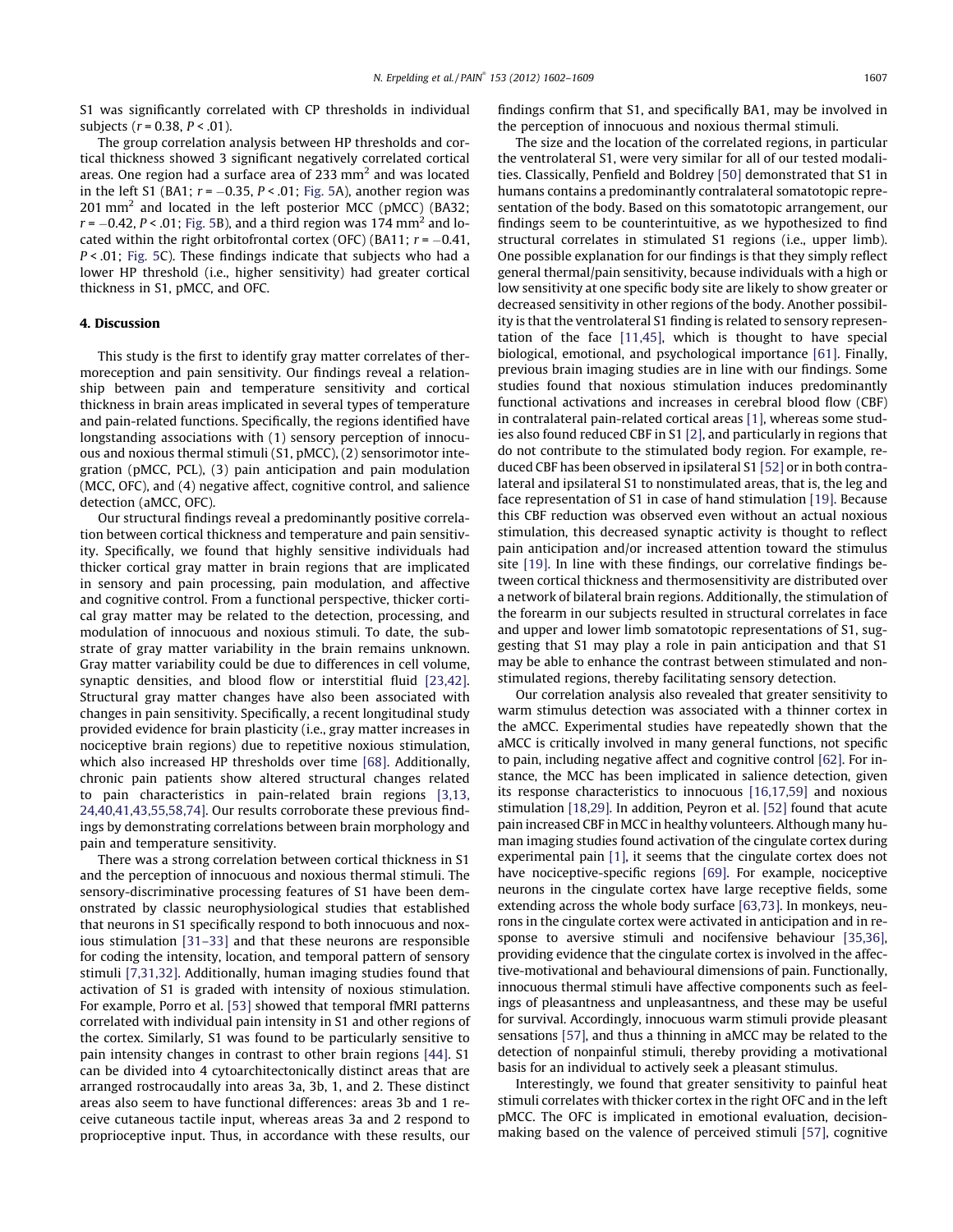reappraisal [37,54], and in particular in evaluating punishment [46]. The OFC is also thought to participate in generating goal-directed behavioural responses based on prior cognitive evaluations [28,72]. Therefore, our findings suggest that less sensitive subjects may have more effective stimulus evaluation skills and may have more resources to cope with the thermal stimuli than highly sensitive subjects. The pMCC is frequently activated during acute pain [1]. In monkeys, Dum et al. [20] demonstrated that the pMCC contains neurons that respond specifically to nociceptive input from subcortical brain regions, which supposedly underlies pMCC activations during noxious thermal stimulation [69]. Contrary to more anterior parts of the cingulate cortex, the pMCC could not be linked to regulation of primary emotions, such as sadness or fear [69,70]. Based on these findings, we can conclude that pMCC is predominantly implicated in early nocifensive behaviour [69]. Thus, the positive correlation between higher sensitivity to noxious heat stimuli and cortical thickness in pMCC supports evidence that pMCC is responsible for detecting and processing nociceptive input.

Our psychophysical results demonstrate that there is substantial between-subject variability in temperature and pain sensitivity. Previous psychophysical studies reported large ranges of perceptual differences between healthy individuals [27,39,47,71]. Rolke et al. [56] found a similar interindividual variability, as thermal pain thresholds in their 180 healthy volunteers resulted in very large 95% confidence intervals. Consequently, CP thresholds of 29°C and HP thresholds of 37°C must be considered within the normal range. Our data corroborate these findings by demonstrating substantial behavioural variability in our subjects, especially for pain thresholds (i.e., 28°C range for CP and 11.4°C range for HP; Figs. 4 and 5). The significance of studying interindividual differences arises from studies that demonstrate that increased sensitivity to pain may be a risk factor for developing chronic pain later in life. For example, Staud et al. [65] showed that fibromyalgia patients had altered basal pain sensitivity and increased perceptual wind-up pain. This finding is further supported by other research that indicates that chronic pain states are associated with increased sensitivity to experimental pain [5,26,51]. Mechanisms that potentially contribute to individual differences in pain sensitivity include genetic, psychological, and environmental factors [8,48]. Our study reveals that in addition to these proposed mechanisms, the structural brain morphology in specific cortical painrelated regions may also contribute to individual differences in temperature and pain sensitivity.

In conclusion, our findings demonstrate that interindividual differences in temperature and pain sensitivity are correlated with cortical gray matter thickness differences in brain regions that are associated with sensory perception, sensorimotor integration, pain modulation, and affective and cognitive control.

#### Conflict of interest statement

The authors have no conflicts of interest to disclose.

#### Acknowledgements

This study was funded by a Grant from the Canadian Institutes of Health Research (MOP 10626). Dr. Erpelding was supported by the Fonds National de la Recherche Luxembourg (PDR-09-023). Mr. Moayedi was funded by CIHR Banting and Best Canada Graduate Scholarship (CGD 96235), an Ontario Graduate Scholarship, and the CIHR Pain: Molecules to Community, and Cell Signals in Mucosal Inflammation and Pain (STP-53877). The authors thank Mr. Eugen Hlasny and Mr. Keith Ta for expert technical assistance.

#### References

- [1] Apkarian AV, Bushnell MC, Treede RD, Zubieta JK. Human brain mechanisms of pain perception and regulation in health and disease. Eur J Pain 2005;9:463–84.
- [2] Apkarian VA, Stea RA, Manglos SH, Szevernyi NM, King RB, Thomas FD. Persistent pain inhibits contralateral somatosensory cortical activity in humans. Neurosci Lett 1992;140:141–7.
- [3] Blankstein U, Chen J, Diamant NE, Davis KD, Altered brain structure in irritable bowel syndrome: potential contributions of pre-existing and disease-driven factors. Gastroenterology 2010;138:1783–9.
- [4] Blankstein U, Chen JY, Mincic AM, McGrath PA, Davis KD. The complex minds of teenagers: neuroanatomy of personality differs between sexes. Neuropsychologia 2009;47:599–603.
- [5] Carli G, Suman AL, Biasi G, Marcolongo R, Reactivity to superficial and deep stimuli in patients with chronic musculoskeletal pain. Pain 2002;100:259–69.
- [6] Chen ACN, Dworkin SF, Haug J, Gehrig J. Topographic brain measures of human pain and pain responsivity. Pain 1989;37:129–41.
- [7] Chudler EH, Anton F, Dubner R, Keshalo DR. Responses of nociceptive S1 neurons in monkeys and pain sensation in humans elicited by noxious thermal stimulation: effect of interstimulus interval. J Neurophysiol 1990;63:559–69.
- [8] Coghill RC. Individual differences in the subjective experience of pain: new insights into mechanisms and models. Headache 2010;50:1531–5.
- [9] Coghill RC, McHaffie JG, Yen YF. Neural correlates of interindividual differences in the subjective experience of pain. Proc Natl Acad Sci USA 2003;100:8538–42.
- [10] Dale AM, Fischl B, Sereno MI. Cortical surface-based analysis. I. Segmentation and surface reconstruction. NeuroImage 1999;9:179–94.
- [11] DaSilva AF, Granziera C, Snyder J, Hadjikhani N. Thickening in the somatosensory cortex of patients with migraine. Neurology 2007;69:1990–5.
- [12] Davis KD, Kwan CL, Crawley AP, Mikulis DJ. Functional MRI study of thalamic and cortical activations evoked by cutaneous heat, cold, and tactile stimuli. J Neurophysiol 1998;80:1533–46.
- [13] Davis KD, Pope G, Chen J, Kwan CL, Crawley AP, Diamant NE. Cortical thinning in IBS: implications for homeostatic, attention, and pain processing. Neurology 2008;70:153–4.
- [14] Destrieux C, Fischl B, Dale A, Halgren E. Automatic parcellation of human cortical gyri and sulci using standard anatomical nomenclature. NeuroImage 2010;53:1–15.
- [15] Diatchenko L, Slade GD, Nackley AG, Bhalang K, Sigurdsson A, Belfer I, Goldman D, Xu K, Shabalina SA, Shagin D, Max MB, Makarov SS, Maixner W. Genetic basis for individual variations in pain perception and the development of a chronic pain condition. Hum Mol Genet 2005;14:135–43.
- [16] Downar J, Crawley AP, Mikulis DJ, Davis KD. A multimodal cortical network for the detection of changes in the sensory environment. Nat Neurosci 2000;3:277–83.
- [17] Downar J, Crawley AP, Mikulis DJ, Davis KD. The effect of task relevance on the cortical response to changes in visual and auditory stimuli: an event-related fMRI study. NeuroImage 2001;14:1256–67.
- [18] Downar J, Mikulis DJ, Davis KD. Neural correlates of the prolonged salience of painful stimulation. NeuroImage 2003;20:1540–51.
- [19] Drevets WC, Burton H, Videen TO, Snyder AZ, Simpson JR, Raichle ME. Blood flow changes in human somatosensory cortex during anticipated stimulation. Nature 1995;373:249–52.
- [20] Dum RP, Levinthal DJ, Strick PL. The spinothalamic system targets motor and sensory areas in the cerebral cortex of monkeys. J Neurosci 2009;29:14223–35.
- [21] Fischl B, Dale AM. Measuring the thickness of the human cerebral cortex from magnetic resonance images. Proc Natl Acad Sci USA 2000;97:11050–5.
- [22] Fischl B, Sereno MI, Dale AM. Cortical surface-based analysis. II: Inflation, flattening, and a surface-based coordinate system. NeuroImage 1999;9:195–207.
- [23] Gage FH. Neurogenesis in the adult brain. J Neurosci 2002;22:612-3.
- [24] Geha PY, Baliki MN, Harden RN, Bauer WR, Parrish TB, Apkarian AV. The brain in chronic CRPS pain: abnormal gray-white matter interactions in emotional and autonomic regions. Neuron 2008;60:570–81.
- [25] Geisser ME, Robinson ME, Pickren WE. Differences in cognitive coping strategies among pain-sensitive and pain-tolerant individuals on the coldpressor test. Behav Ther 1992;23:31–41.
- [26] Giesecke T, Gracely RH, Grant MAB, Nachemson A, Petzke F, Williams DA, Clauw DJ. Evidence of augmented central pain processing in idiopathic chronic low back pain. Arthritis Rheum 2004;50:613–23.
- [27] Green BG, Akirav C. Individual differences in temperature perception: evidence of common processing of sensation intensity of warmth and cold. Somatosens Mot Res 2007;24:71–84.
- [28] Holland PC, Gallagher M. Amygdala-frontal interactions and reward expectancy. Curr Opin Neurobiol 2004;14:148–55.
- [29] Hutchison WD, Davis KD, Lozano AM, Tasker RR, Dostrovsky JO. Pain-related neurons in the human cingulate cortex. Nat Neurosci 1999;2:403–5.
- [30] Iannetti GD, Zambreanu L, Cruccu G, Tracey I. Operculoinsular cortex encodes pain intensity at the earliest stages of cortical processing as indicated by amplitude of laser-evoked potentials in humans. Neuroscience 2005;131:199–208.